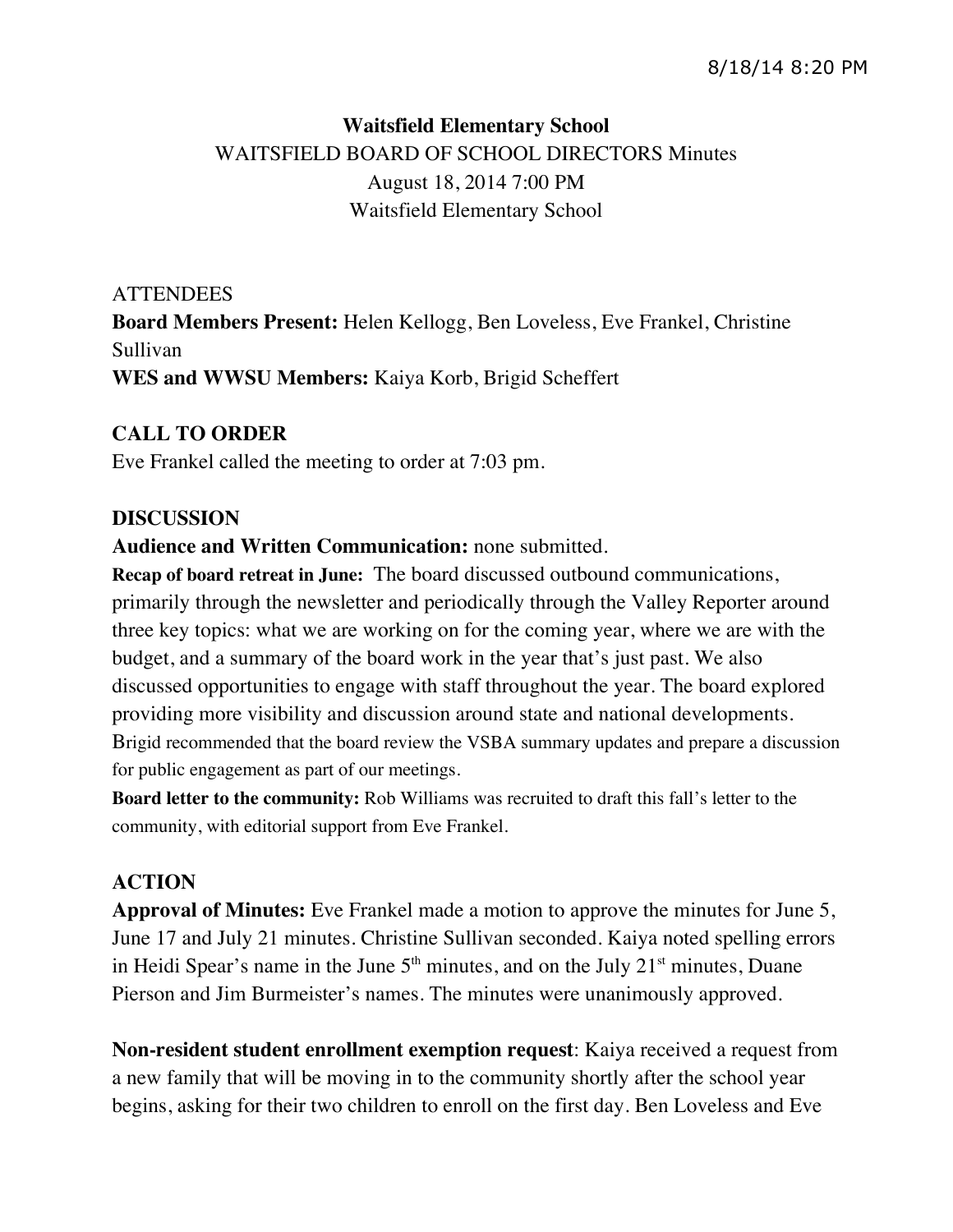Frankel noted that this request goes against the policy as it currently stands. Brigid suggested that the timeframe and the conditions should be considered. Helen Kellogg made a motion for the board to approve an exemption to policy F13-L WTES based upon the principal's review of the purchase and sales documents on a property in the town of Waitsfield, which confirmed residency. Christine Sullivan seconded and the motion was unanimously approved.

**2014-15 Bus Routes:** The bus routes are the same as the prior year, with a noted typeo correction by Christine Sullivan. The one change that was made was that one bus route has dropped a stop in the town of Warren. Helen Kellogg made a motion to approve the 2014-15 bus routes. Christine Sullivan seconded and the motion was unanimously approved.

**Appointment of the third party 403B plans:** Helen Kellogg made a motion to approve the transition documents from TSACG, a third party administrator, for the Waitsfield Elementary School district's 403B plans and to authorize Eve Frankel, the school board vice chair, to sign these documents. Christine Sullivan seconded and the motion was unanimously approved.

**Adoption of 125 Plan Documents for WWSU Section 125 Plan:** This refers to Health Savings-like funds for the participants of the school health plans. These plans have been in place, but amended to match current health care requirements. Eve Frankel made a motion to approve the amended cafeteria plan including a health flexible spending account and dependent care flexible spending account effective January 1, 2014, and to authorize the Waitsfield Elementary school board vice chair, Eve Frankel, to sign the adopting resolution and supplemental participation agreement for the board. Ben Loveless seconded and the motion was unanimously approved.

**Consideration of donation of parcel of land:** Kaiya presented the offering of a parcel of land (3.75 acres) to the north and east of the school by the Mad River Path organization. Helen Kellogg made a motion to accept the donation of this land from the Mad River Path. Eve Frankel seconded and the motion was unanimously approved.

#### **REPORTS**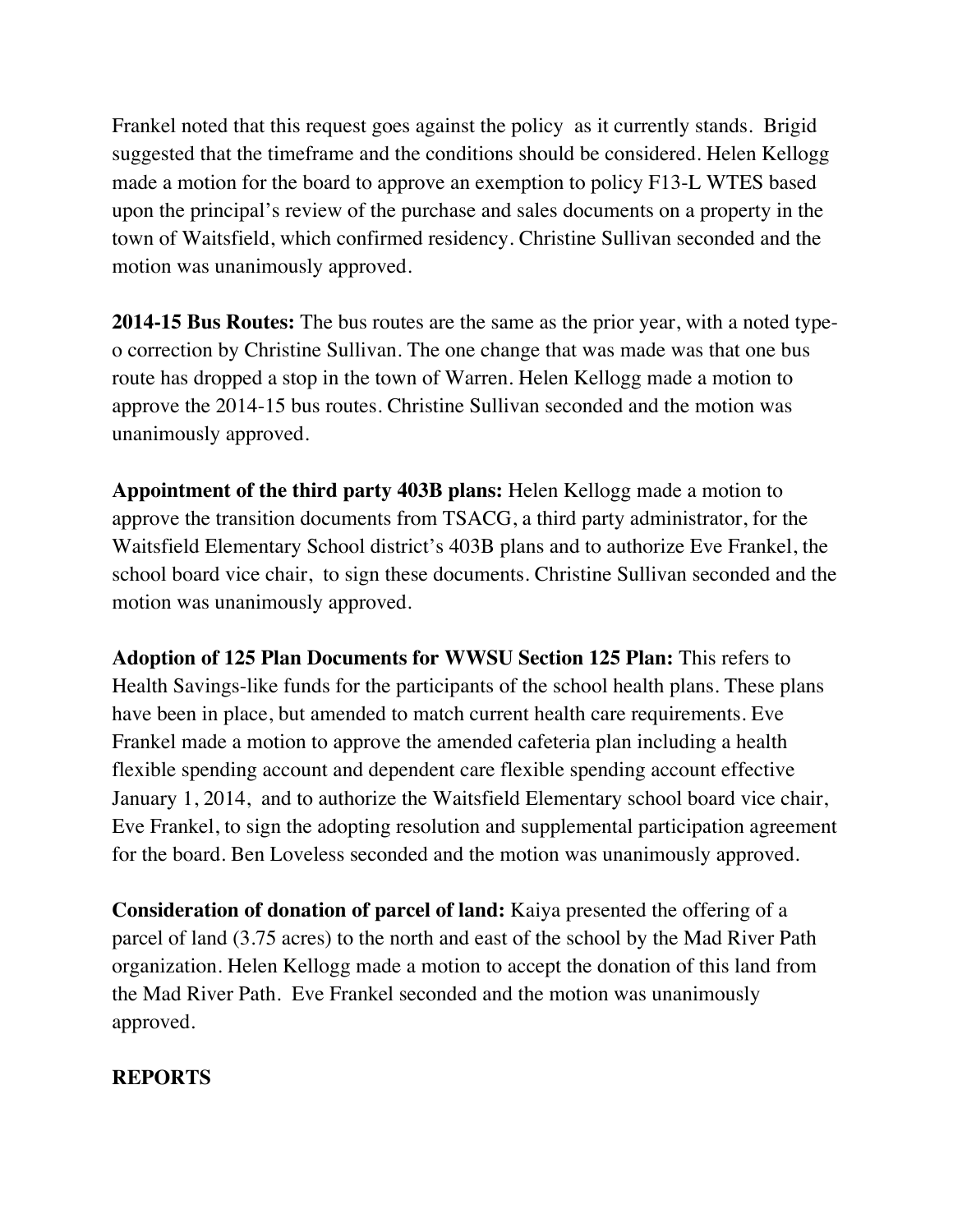**Financial report:** to be submitted at the following meeting. Kaiya noted that initial review of the 2013-14 financials with Michelle Baker shows the school will be closing the past school year just slightly in a negative balance. Details to follow in the financial report. Financials for the upcoming year (2014-15) will be available for review at the October board meeting.

**Principal's report:** In our incoming 3 year old class we will have 9 students and the 4 year old class will have 10 students. We anticipate enrolling a total of148 students, which is down from the 155 last year. The kindergarten class is at 19, which is our largest class. The 1-2 classes are at 17, the 3-4 are at 18 students each and the 5-6 are at 14 students each. We implemented the reductions in staff as planned. The school building is looking good after a thorough summer cleaning by Joe and Roy. The school grounds lost three trees over the summer, and Kaiya is working with Ed Read to replace those with new plantings. Kaiya's focus with staff for the year is to continue to tighten up our processes around systems of support. This work helps clarify who does what and what steps are taken to ensure a student is well served. Special educators – Beth McGeorge and Susan Kepplinger will take the lead on this. The school will also continue with PBIS to form the basis of our school climate as well as tiered behavioral services. The early release days will focus largely on writing as an area for growth. Other items to note are that the NECAP is sun setting and the SBAC will be taking its place. It will be computer delivered and common core based. Eve noted the loss of longitudinal comparisons as we move to this new assessment, Kaiya suggested that local assessments can give us some continuity. Brigid highlighted that AYP (annual yearly progress) results need revising, as they are a pass/fail system with pass being achieved only with perfect scores. Finally, the school staff remains focused on what is meaningful in the progress of a student rather than purely the product of test results.

**Washington West Representative Report**: will come next month.

**Superintendent's Report**: Brigid brought the preschool partnership agreement for our approval. Christine Sullivan made a motion to authorize Eve Frankel to sign the Washington West preschool partnership agreement. Eve Frankel seconded and the motion was unanimously approved.

#### **EXECUTIVE SESSION**

Christine Sullivan made a motion to go into executive session on a matter of hiring. Eve Frankel seconded and the Board went into executive session at 8:36 pm. The board came out of executive session at 8:45.